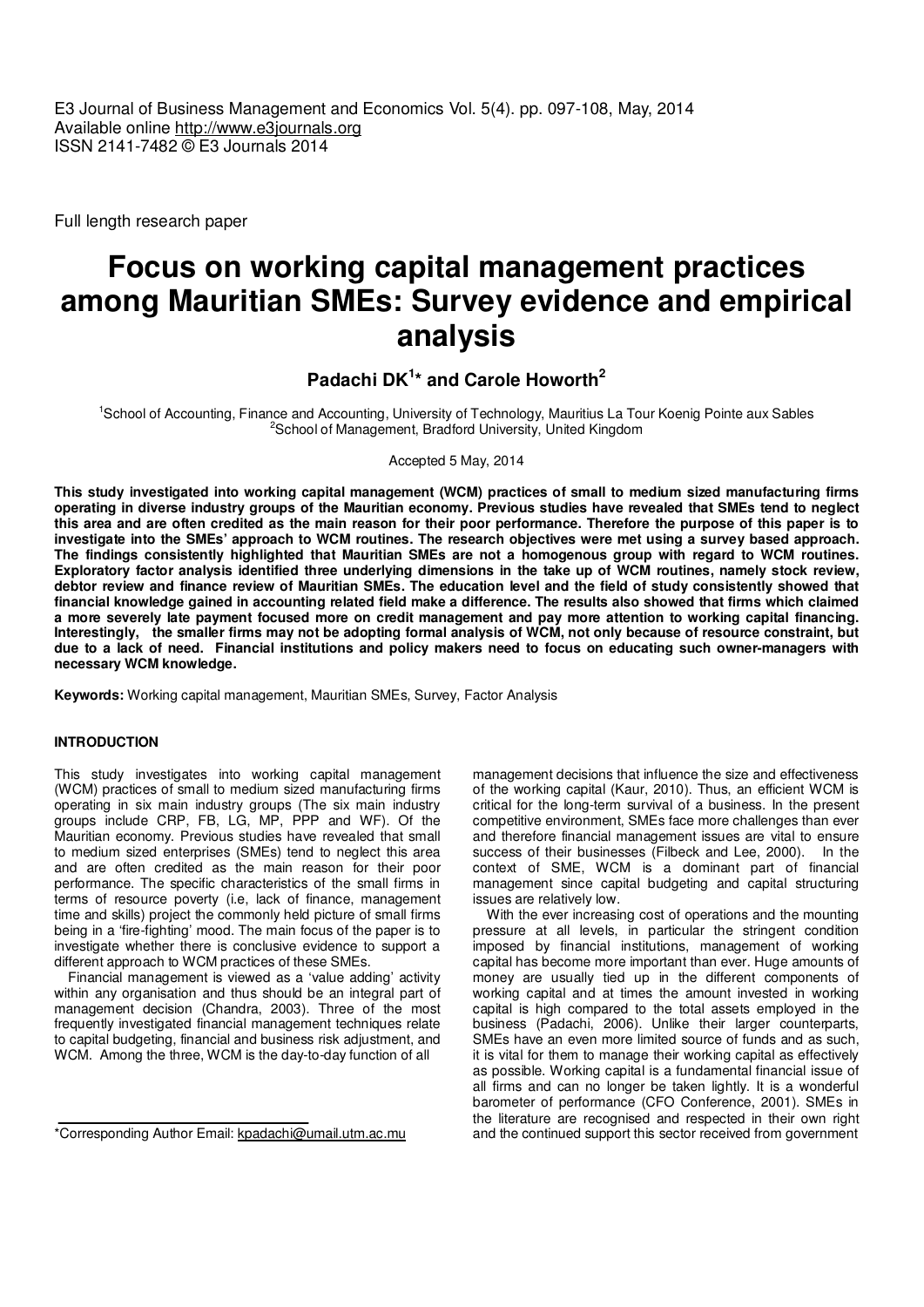speaks for itself (Wignaraja and O'Neil, 1999; Storey, 1994). They are seen as vital to the promotion of an enterprise culture and to the creation of jobs within the economy.

The importance and role of financial management in small firms for their successful survival and development in the modern economy has also been recognised by several agencies (Finance of Small Firms, Bank of England, 2003; BERR, 2008). Along the same line, in the recent past, the financial management and working capital practices of small medium sized firms have attracted the attention of various researchers (Jarvis et al., 1996; Filbeck and Lee, 2000; Deakins, Logan and Steele, 2001; Deakins, Morrison and Galloway, 2002; Howorth and Westhead, 2003; Chiou, Cheng and Wu, 2006; Dong and Su, 2010; Sharma and Kumar, 2011). These studies on financial management in SMEs find poor financial management practices. Chittenden et al. (1998, p.5) comment 'Studies of the reasons for small business failure inevitably shows poor or careless financial management to be the most important cause.' They also concluded that small firms do not adopt good practices in so far as credit management is concerned. Similarly, Filbeck and Lee (2000) reported that small firms make less frequent use of working capital methods (cash management models, security portfolio models, accounts receivable and credit analysis, and inventory control models) than their large firm counterparts. Nevertheless, they conclude that, 'for firms to continue to grow and thrive in the future', they must be equipped with the financial management tools necessary to compete with their larger counterparts. Significance of Study

A growing body of literature on the short-term financial management, including WCM of SMEs has focused on issues such as late payment and credit management (Peel et al., 2000); inventory (Grablowsky, 1984; Afza and Nazir 2011); cash management (Cooley and Pullen, 1979; Drever and Harcher, 2003; Abel, 2008 ); accounts receivable (Mian and Smith, 1992); credit management (Pike and Cheng, 2001) and overall financial management practices (Dunn and Cheatham, 1993; McMahon, 2001; Berry et al., 2002). Much of the research consists of empirical studies that examined the financial management practices and described the management practices and characteristics of owner-manager. Although these studies provide important insight into short-term financial management, few research works have examined the overall WCM practices of SMEs, in particular for a small island economy, such as Mauritius. Additionally, some studies have focused on the financial problem facing small business, commonly referred to as the 'financial gap'. While there are only few studies that dealt with the short-term financial management practices, they have been exclusively undertaken in the US, UK, Australia; Belgium; Sweden and India. The context is obviously different and the findings would most probably not applicable to the local context where institutional set up and economic development are different.

To my knowledge, there is no study on the WCM practices of SMEs for a small island economy, like Mauritius. This research therefore attempts to fill this gap. One limitation of existing empirical studies is its almost exclusive reliance on large sample of large firms operating in diverse sectors of the economy. By drawing data on small manufacturing firms, the study departs from this tradition. Along the same line of reasoning, by focusing on a single, narrowly defined sector rather than examining more than one sector, the problem of heterogeneity bias is avoided.

The present study contributes to this literature, focusing on WCM practices through a comprehensive survey administered to manufacturing SMEs operating in six diverse industry groups. Previous studies have showed that small firms are a group of businesses driven by the attitude and motivation of one person. tend to control all functional areas of the business and accord less time to the accounting and finance function. This is often viewed as unimportant and thus received less attention on the part of the owner-manager. Empirical evidences have been provided as part of the review and this study in some way attempts to examine the adoption of WCM routines among Mauritian SMEs operating in the manufacturing sector. The study is one of its first kinds for the present context and thus made an important contribution to the existing body of knowledge.

## **Study objectives**

Building upon several insightful studies, this study seeks to provide empirical evidence into the WCM practices of the small to medium-sized Mauritian manufacturing firms. The objectives are to study the current practices of WCM of Mauritian SMEs and to examine the extent to which firms' and owner-manager characteristics influence the adoption of WCM routines. The rest of the paper is organized as follows: section 2 discusses the relevant literature on SMEs and WCM. The research method is outlined in section 3. Thereafter, research findings are presented followed by result based conclusions and implications for further research.

#### **LITERATURE REVIEW**

#### **Relevance of small firms in developing economies**

SMEs have constantly played a vital role in the socio-economic development of a jurisdiction. The significant role SMEs play in the development of output, employment and economic growth is being acknowledged universally (Beyene, 2002; Lukacs, 2005). In Asia, small enterprises make up more than 90 per cent of the industries in Indonesia, Philippines, Thailand, Hong Kong, Japan, Korea, India and Sri Lanka, and account for 98 per cent of the employment in Indonesia, 78 per cent in Thailand, 81 per cent in Japan and 87 per cent in Bangladesh (Fadahunsi and Daodu, 1997; Lukacs, 2005). In Europe, SME make up 99.8% of all European enterprises, provide 66% of its jobs and account for 65% of its business turnover. SMEs account for 99 per cent of all enterprise in the UK, 58.8 per cent of private sector employment and 48.8 per cent of private sector turnover. Therefore, the SME sector can be considered of great importance in the contribution of job creation and income generation. On this issue, Stone (World Bank: Facts about small business, 1997) stated that 'SMEs create more employment than large enterprises and with a lower investment per job created'. Equally in Mauritius, the SME sector is viewed as a vibrant sector with potential to create jobs, help in poverty alleviation and contribute to economic growth.

Mauritius being a labour-surplus economy is faced with the problems of poverty, unemployment, inter-rural/regional and inter-personal inequalities. Similar to other nations, the government has laid emphasis on the creation and promotion of the SME sector to increase the employment opportunities at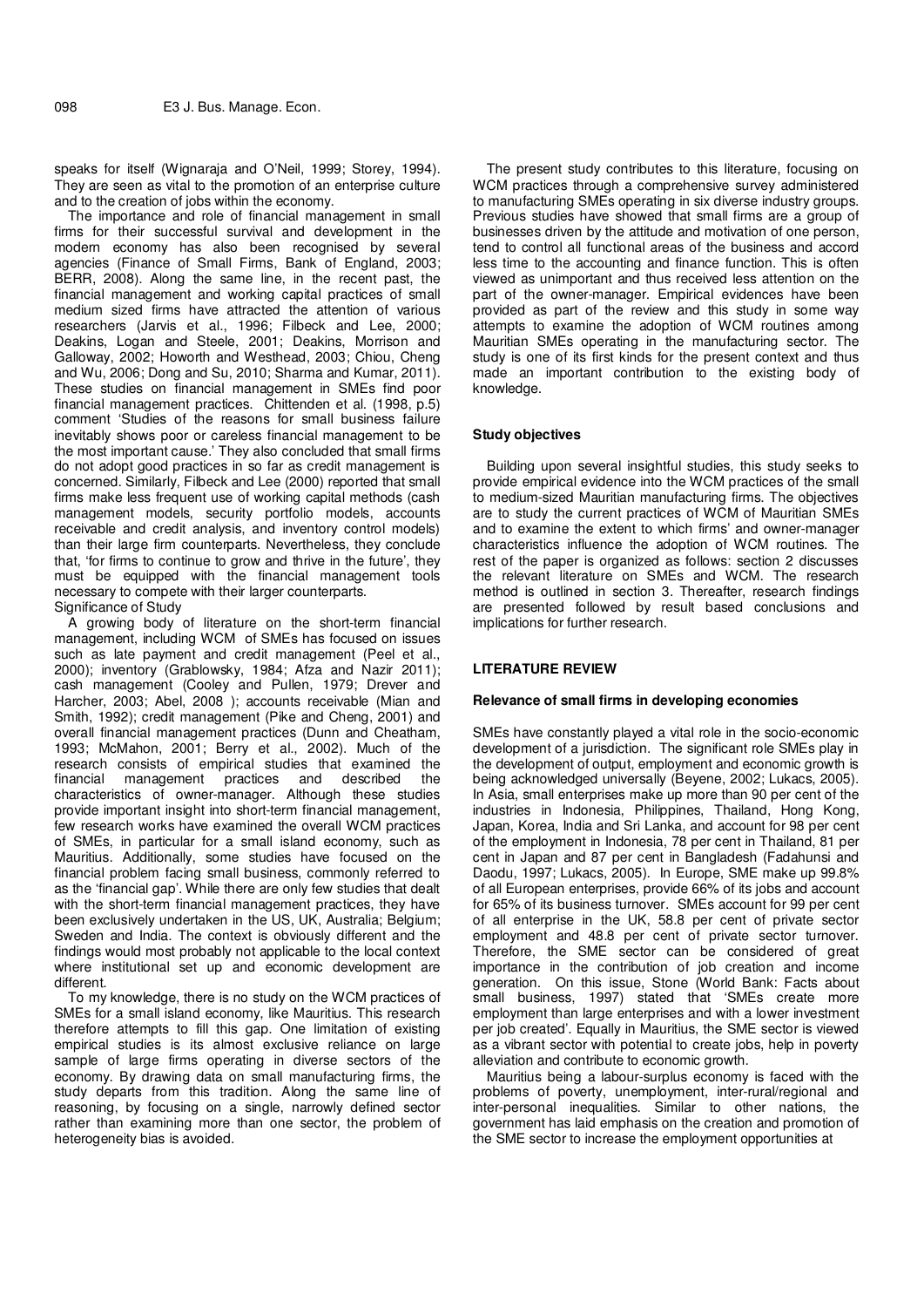lower capital cost. The recent budget speech goes a step further in partnering with the commercial banks to make cost of borrowing cheaper (3.5% above the prime lending rate). The wide range of support and focus on SME creation in Mauritius has led to an increase in the number of small enterprises being set up and registered and thus increasing the level of employment. As per Small Medium Enterprises Development Authority (SMEDA) the increase recorded over a period of 3 years in the number of SMEs and proposed employment is approximately 11% and 10% respectively. The growing importance of small enterprises is being gradually recognised by the Government of Mauritius and has announced various new schemes incentives in relation to SME sector in order to boost up the economy further (MOFED, 2014).

Importance of Working Capital Management

Managing cash flow and cash conversion cycle (CCC) is a critical component of overall financial management for all firms, especially those who are capital rationed and more reliant on short-term sources of finance (Walker and Petty, 1978; Cosh and Hughes, 1994; Banos et al; 2011). The link between credit management/financial management and corporate performance was given as an area for further investigation in the study of Peel, Wilson and Howorth (2000). A lengthening of the cash operating cycle means more investment in working capital. Attempt to reduce this cycle to a reasonable level generally leads to improve profitability (Deloof, 2003; Padachi, 2006; Karaduman et al. 2011).

A poor WCM can affect all areas of the firm's operations, creating problems such as delay in production, accumulation of unpaid invoices, suppliers withholding delivery against payment of long outstanding bills, unable to meet interest charges, thereby escalating the level of outstanding debt, postponing major repairs and maintenance among others. According to Kolay (1991, p. 46) 'this may affect the availability of inputs, thereby lowering capacity utilisation, worsening internal cash generation and, consequently, worsening working capital position'.

# **Working Capital Management in Small and Medium Enterprises**

Although working capital is the concern of all firms, it is the small firms that should address this issue more seriously, given their vulnerability to a fluctuation in the level of working capital and they cannot afford to starve of cash. Peel et al. (2000) revealed that small firms tend to have a relatively high proportion of current assets, less liquidity, volatile cash flows, and a heavy reliance on short-term debt. Therefore, for small and growing businesses efficient WCM is a critical component of success and survival; i.e., both profitability and liquidity (Peel and Wilson, 1996; Padachi, 2006). With limited access to the long-term capital markets, these firms must rely more heavily on owner financing, trade credit and short-term bank loans to finance their needed investment in cash, accounts receivable and inventory (Howorth and Wilson, 1998; Cosh and Hughes, 1994). Studies in the UK and the US have shown that weak financial management particularly poor WCM and inadequate long-term financing (Binks and Ennew, 1996) is a primary cause of failure among small businesses (Berryman, 1983; Richardson, Nwanko and Richardson, 1994; Bradley and Rubach, 2002; Chittenden et al., 1998). The success factors or impediments that contribute to success or failure are categorised as internal and external factors. The factors categorised as external include financing (such as the availability of attractive financing), economic conditions, competition,

government regulations, technology and environmental factors. The internal factors are managerial skills, workforce, accounting systems and financial management practices.

Small enterprise is not an exception in the economic and social world, but a fundamental aspect of the way in which a society organises itself and produces (Day, 2000; Lukacs, 2005). While the performance levels of small businesses have traditionally been attributed to general managerial factors, such as manufacturing, marketing and operations, WCM may have a strong impact on small-business survival and growth. Although WCM has received less attention in the literature than long-term investment and financing decisions (Howorth, 1999, Peel and Wilson, 1996), yet it occupies the major portion of a financial manager's time and attention (Gitman, 2009).

Given their heavy reliance on short-term sources of finance (Walker and Petty, 1978; Cosh and Hughes, 1994), it has long been recognised that the efficient management of working capital is crucial for the survival and growth of the small firms (see Grablowsky, 1984; Bradley and Rubach, 2002; Padachi 2006; 2012). A large number of business failures have been attributed to inability of financial managers to plan and control properly the current assets and the current liabilities of their respective firms (Smith, 1973; Dodge and Robbins, 1992; Ooghe, 1998). In particular, the small firms may face serious problems due to the operating conditions and characteristics peculiar to them.

Evidence in the literature repeatedly points towards failure to understand cash flow shortages as a major problem of small business operators, which is often the result of poor WCM. During the life of a business, the frequent lack of liquidity to meet current obligations on their due dates is not a welcoming situation and may cause business failure. This may also be aggravated by heavy borrowing which bring along a heavy interest burden to a small business. WCM has been shown to be a major problem both at start up (Moore, 1994) and for growing firms (Dodge, Fullerton and Robbins, 1994). Peel and Wilson (1996) reported quite a disturbing result whereby 81% of the small business failure was attributed to poor financial management and banks were willing to give financial support only to those owner-managers who attended financial management training courses. Poor financial planning may be credited as the main cause of small business failures at the different stage of the business's life cycle (Berryman, 1983; Dodge and Robbins, 1992). Nayak and Greenfield (1994) also reported evidence that micro firms lack signs of any systematic WC<sub>M</sub>

Some research studies have been undertaken on the WCM practices of both large and small firms in India, UK, US, Australia, New Zealand and Belgium using either a survey based approach (Burns and Walker, 1991; Peel and Wilson, 1996) to identify the push factors for firms to adopt good working capital practices or econometric analysis to investigate the association between WCM and profitability (Shin and Soenen, 1998; Anand, 2001; Deloof, 2003; Singh and Panday, 2008; Falope and Ajilore, 2009; Gill et al, 2010; Afza and Nazir, 2011). Furthermore it is noted that many of the studies in the area of working capital have tended to focus on the management of individual assets such as cash (Grablowsky, 1976), accounts receivable (Lewellen and Johnson, 1972; Hubbard, 1991), late payment and credit management (Peel et

 al., 2000; Drever and Armstrong, 2005), accounts payable (Walker, 1980) and inventory (Grablowsky, 1984). But the few studies currently undertaken on the overall WCM/policies used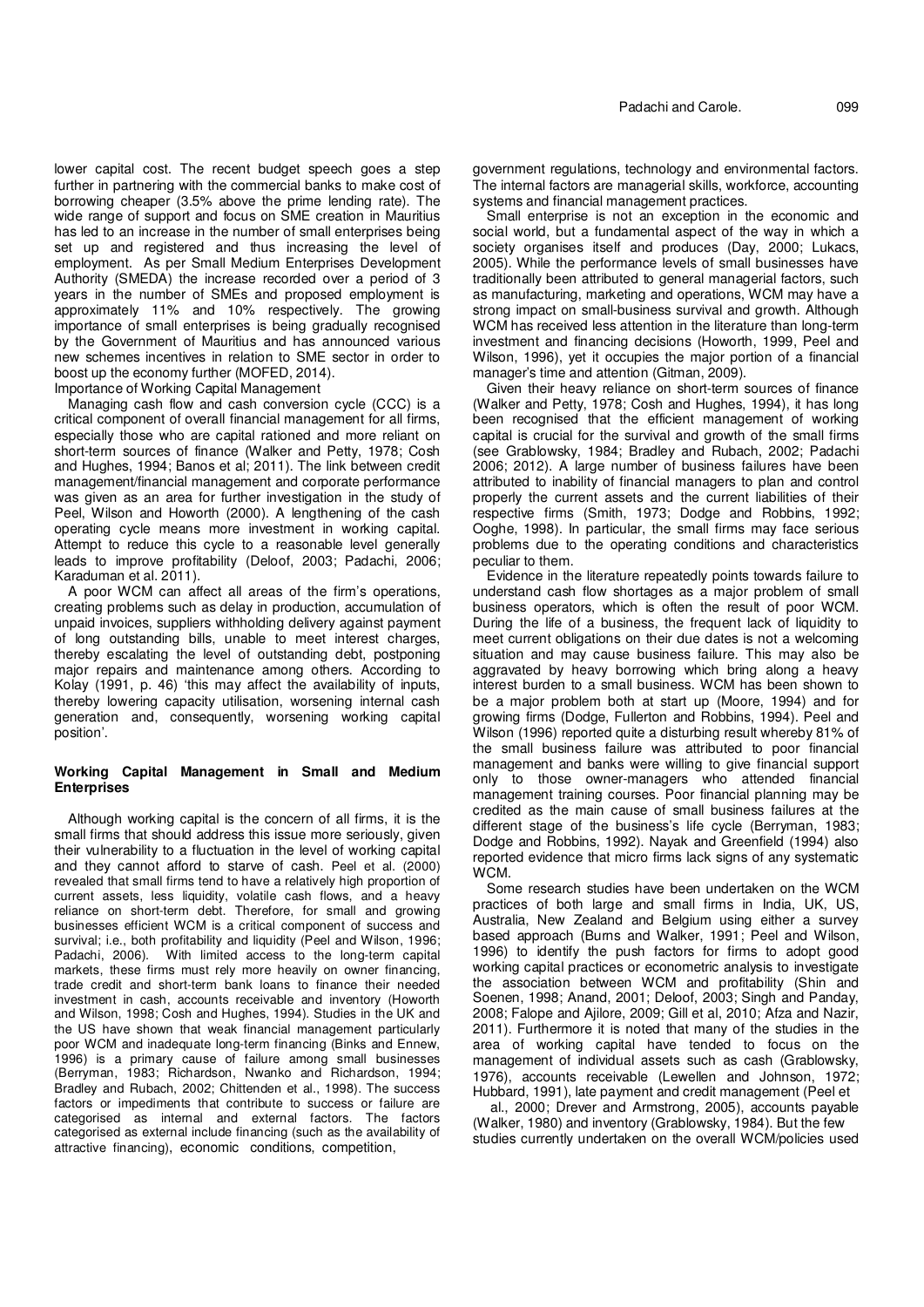|  | Table 1: Sample Companies by Size and Age |  |
|--|-------------------------------------------|--|
|  |                                           |  |

|                                                      | N   | <b>Minimum</b> | <b>Maximum</b> | Mean       | <b>Median</b> | <b>Std. Deviation</b> | <b>Skewness</b> |
|------------------------------------------------------|-----|----------------|----------------|------------|---------------|-----------------------|-----------------|
| Number of Employees - FT                             | 134 | 0              | 82             | 14.95      | 9.00          | 16.131                | 2.083           |
| How old is the Business?                             | 134 |                | 50             | 13.56      | 12.00         | 9.510                 | 1.099           |
| Size of your firm in terms of:<br>Net assets in 2007 | 52  | 200.000        | 80,000,000     | 12.530.391 | 6.333.175     | 1.700E7               | 2.304           |
| Sales in 2007                                        | 93  | 100.000        | 52,000,000     | 9.167.113  | 4.500.000     | 1.078E7               | 1.910           |

primary data to gauge the take-up of best practices in the area of working capital (Howorth and Westhead 2003; Peel and Wilson 1996; and others). The important finding of those studies was a significant relationship between various success measures and the employment of formal working capital policies and procedures. Given the evolutionary process of financial management practices, some researchers have also used a qualitative approach (case study) to better understand the owner-manager's approach to financial management (Deakins, et al., 2001, 2002; Ooghe, 1998). Other studies in the area of WCM have used a quantitative approach, a qualitative approach or a mixed approach.

## **METHODOLOGY**

The objectives are to study the current practices of WCM of Mauritian SMEs and to examine the extent to which firms' and owner-manager characteristics influence the adoption of WCM routines. This study focuses exclusively on the manufacturing firms, operating in different line of products where working capital is more prevalent given the high level of investment in current assets.

The data for this study was collected as part of a comprehensive survey on the financial and WCM practices of small to medium-sized manufacturing firms operating in diverse industry groups [The industry groups include Chemical, Rubber and Plastics (**CRP)**; Metal Products (**MP);** Paper Products and Printing (**PPP**); Jewellery (**JW)**; Leather and Garments (**LG)**; and Wood and Furniture ( **WF**) and Food and Beverages (**FB**)]. The study is confined to the manufacturing sector, an important sector of the economy in terms of job creation and contribution to economic growth and where working capital is more significant. The survey instrument contains essentially closedended questions focusing on enterprise and owner-manager characteristics and their approach to WCM practices.

A total of 145 survey forms were collected out of a sample of 420 firms, representing 20% of the population, which satisfies the sampling criteria (firms employing up to 50 employees). A stratified sampling was used so that each industry group is represented. Four questionnaires had to be excluded as they were not properly filled in and many sections were left unanswered. Thus, a total of 141 usable responses were received, representing an effective response rate of 33.5%. It is to be pointed out that the Mauritian business community is not used to this kind of survey. Despite this non-familiarity of survey instruments, such a response rate was possible through network with the SMEs Association and the support institutions and the multi-channels used to collect the data.

Statistical analysis of the data was performed using SPSS, V16.0. ANOVA and t-tests, Mann-Whitney and Kruskal-Wallis tests, and chi-square tests were used for continuous, ordinal and binary variables respectively. Factor analysis was used to organise and reduce the number of variables used to capture the main variables of interest. For example the 11 variables used to assess the extent to which the respondents do WCM routines were reduced to three factors, namely stock review, debtor review and finance review. The technique determines linear composites of the original variables that display certain desirable properties and allowed us to narrow the number of variables into succinct variables that could be used as a continuous variable in subsequent multivariate analysis. The Kmeans cluster was used to reduce the number of cases into homogenous types of firms and the clusters were used to profile the respondents using basic firms' characteristics, trade credit variables and working capital measures.

#### **Data analysis**

#### **Summary statistics**

The majority of the respondents are owner managed private limited companies representing a diverse group of industries of the Mauritian manufacturing SME sector. The size grouping [The sample was split into four size sub-sample: Very small (up to 5 employees); Small (6 to 20); Medium (21 to 50) and Large (51 and above)]. demonstrates that employment in SMEs tends to skew towards the very small and small size. The representativeness of the sample is compared with the Central Statistical Office 2009 census on the economic activities of Mauritian firms. The dependent and independent variables are defined as in Appendix 1 and the summary statistics are included therein. Size and Age

Table 1 gives descriptive statistics for the three commonly used measures of size. It also shows the age of the companies, which was calculated by deducting the year the business, was established from 2008, the year the data were collected. Small firms represent a bulk of the business stock and as per the CSO 2009 bulletin, firms employing up to 9 employees outnumber those employed 10 and above, the threshold used for compiling statistical data on the Mauritian business stocks. The average employment size is 15. In line with the national statistics on the SMEs population, the sample distribution of companies by size is positively skewed: 60% had up to 10 employees, while only 7% employed above 50 employees. The size of the companies in terms of turnover is in the range of Rs 100,000 to Rs 52,000,000 with a mean value of Rs9m (the median firm value is Rs4.5m). However, the net assets as a measure of size could not be used for this study since less than half of the respondents provided a figure for the net assets.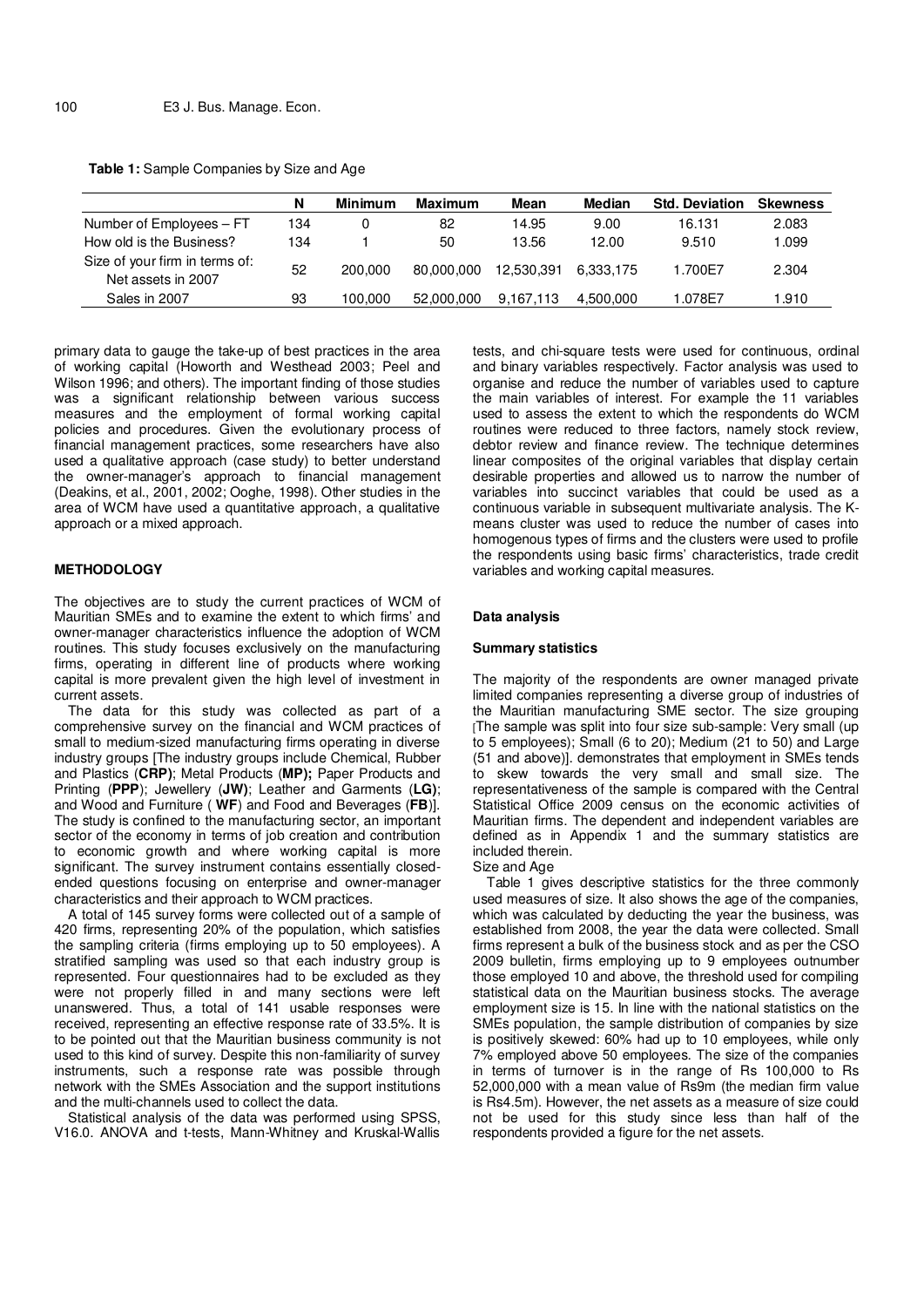| <b>Size</b><br><b>Bracket</b> |            | Frequency | <b>Valid</b><br>Percent | <b>Cumulative</b><br><b>Percent</b> |            | Size of Firms – Grouped into<br><b>VS,S,M &amp; L</b> | Frequency | Valid<br><b>Percent</b> |
|-------------------------------|------------|-----------|-------------------------|-------------------------------------|------------|-------------------------------------------------------|-----------|-------------------------|
| Valid                         | Up to $5$  | 36        | 26.3                    | 26.3                                | Very Small | (up to $5$ )                                          | 36        | 26.3                    |
|                               | 6 to 10    | 46        | 33.6                    | 59.9                                | Small      | (6 to 20)                                             | 68        | 49.6                    |
|                               | 11 to 15   | 16        | 11.7                    | 71.5                                | Medium     | (21 to 50)                                            | 23        | 16.8                    |
|                               | 16 to 30   | 18        | 13.1                    | 84.7                                | Large      | (51 & above)                                          | 10        | 7.3                     |
|                               | 31 to 50   | 11        | 8.0                     | 92.7                                |            | Total                                                 | 137       | 100.0                   |
|                               | 51 to 100  |           | 5.1                     | 97.8                                |            | System Missing                                        | 4         |                         |
|                               | 101 to 150 | 3         | 2.2                     | 100.0                               |            | Total (n)                                             | 141       |                         |
|                               | Total      | 137       | 100.0                   |                                     |            |                                                       |           |                         |

**Table 2:** Number of FT Employees – Size bracket and Size grouping

**Table 3:** Frequency of WCM Practices

| <b>Working Capital Management Routines</b> | N   | <b>Very Often</b> | Often | <b>Quite often</b> | Rarely | <b>Never</b> | <b>Mean Score</b> |
|--------------------------------------------|-----|-------------------|-------|--------------------|--------|--------------|-------------------|
| Cash flow monitoring                       | 136 | 42                | 40    | 40                 | 11     | 3            | 3.79              |
| Stock levels                               | 137 | 27                | 51    | 43                 | 14     | 2            | 3.64              |
| Customer credit periods                    | 132 | 27                | 45    | 46                 | 11     | 3            | 3.62              |
| Stock turnover                             | 137 | 23                | 52    | 49                 | 10     | 3            | 3.60              |
| Stock re-order levels                      | 135 | 25                | 51    | 37                 | 18     | 4            | 3.56              |
| Payment period to creditors                | 137 | 19                | 45    | 48                 | 18     | 7            | 3.37              |
| Financing of working capital               | 131 | 24                | 23    | 58                 | 19     | 7            | 3.29              |
| Customer discount policy                   | 132 | 15                | 24    | 53                 | 33     | 13           | 3.05              |
| Credit risk to customers                   | 132 | 20                | 22    | 45                 | 34     | 11           | 3.05              |
| Bad and doubtful debts                     | 129 | 16                | 30    | 33                 | 37     | 13           | 2.99              |
| Factoring                                  | 122 |                   | 10    | 25                 | 23     | 57           | 2.07              |

Table 2 shows the sample firms size grouped into different size bracket and four sub-samples; very small (VS), small (S), medium(M) and large (L) to better reflect the size of firms in Mauritius. The age profile of the respondents reveals that 56% of the firms are over 10 years, and may be considered as matured firms. It is to be noted that some 20% of the firms are in existence only for up to 5 years and they employ relatively few employees.

## **Industry characteristics**

The sample was spread across six main industry groups, as showed in Appendix 11. It is observed that 3 industry groups having small number and would thus preclude detailed analysis by sector. The industry classifications were re-coded into three main groups [ Industry classification reduced to three groups: Heavy Industry (Chemical, Rubber and Plastics – **CRP**; Metal Products – **MP** and Paper Products and Printing – **PPP**); Light Industry (Jewellery – **JW**; Leather and Garments – **LG**; Pottery and Ceramics – **PC** and Wood and Furniture – **WF**) and Food and Beverages Industry]. and are labelled as Heavy Industry (CRP, MP, PPP); Food and Beverages (FB) and Light Industry (JW, LG, PC, WF) to facilitate analysis.

#### **Frequency of working capital management review**

One of the main focuses of this study is to investigate into the WCM practices of the SMEs operating in the manufacturing sector. Table 3 gives the frequency on the take up of the different WCM routines, measured on a 5-point ordinal scale, where 5='very often' and 1='never'. As expected cash flow monitoring is the most frequently done with a mean score of 3.79. The other areas of importance relate to stock routines, customer credit periods and payment period to creditors while the least area are customer discount policy, credit risk to customers, bad and doubtful debts and factoring.

It is not surprising to note that WCM routines in the area of credit management receive the least attention as most often the firms are not aware of the potential benefits that may accrue from such practices. Alternatively, it may be that very few firms offer discounts, which is more of a policy decision rather than a management technique. Table 4 shows a detailed breakdown on the frequency of 'how often' the sampled firms (splitting the sample by four size categories) review the different elements of working capital. It is observed that only 29.5% of firms review the customer discount policy while as little as 13.9% for factoring. When the sample is split into size category the results confirmed the dominant position that firms may enjoy by virtue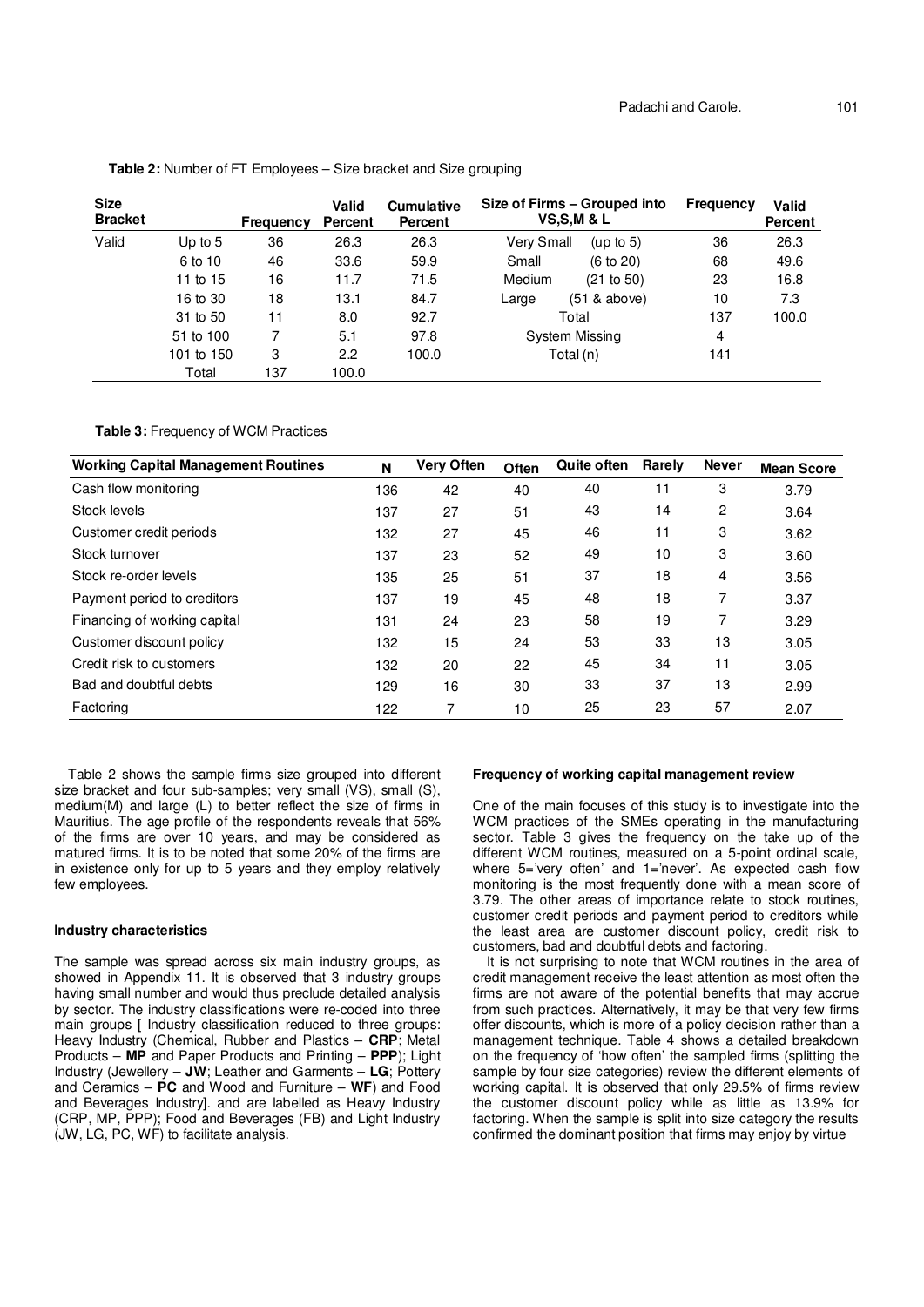#### **Table 4:** Working Capital Management: Frequency of review according to firms' size

|                                                                   | <b>All Firms</b> |             |        | <b>Very Small</b> |                    | <b>Small</b> | <b>Medium</b>  |             |          | Large   |
|-------------------------------------------------------------------|------------------|-------------|--------|-------------------|--------------------|--------------|----------------|-------------|----------|---------|
| <b>Working Capital Management</b><br><b>Routines – Review of:</b> | Often            | <b>Mean</b> | Often  | Mean              | Often              | Mean         | Often          | <b>Mean</b> | Often    | Mean    |
| Stock turnover (n=137)                                            | 54.7             | 3.60        | 45.5^  | 3.61              | 55.9^              | 3.51         | $56.5^{\circ}$ | 3.70        | $80^$    | 4.00    |
| Stock levels $(n=137)$                                            | 56.9             | 3.64        | 45.3^^ | 3.52              | 52.9 <sup>AA</sup> | 3.51         | 69.6^^         | 3.96        | $80^{^}$ | 4.00    |
| Stock re-order levels (n=135)                                     | 56.3             | 3.56        | 43.8   | 3.41              | 59.7               | 3.55         | 65.2           | 3.78        | 70       | 3.90    |
| Customer credit periods (n=132)                                   | 54.5             | 3.62        | 58.1   | 3.65              | 50.8               | 3.54         | 72.7           | 4.05        | 40       | 3.40    |
| Customer discount policy $(n=132)$                                | 29.5             | 3.05        | 36.7   | 3.27              | 27.3               | 2.92         | 31.8           | 3.14        | 20       | 3.00    |
| Bad and doubtful debts (n=129)                                    | 35.7             | 2.99        | 28.6   | 2.96              | 37.5               | 2.94         | 47.8           | 3.26        | 60       | 2.80    |
| Credit risk to customers $(n=132)$                                | 31.8             | 3.05        | 35.5   | 3.03              | 29.7               | 2.92         | 39.1           | 3.43        | 80       | 3.10    |
| Factoring $(n=122)$                                               | 13.9             | 2.09        | 17.9   | 2.29              | 13.3               | 1.98         | 13.6           | 2.00        | 50       | 2.38    |
| Payment period to creditors $(n=137)$                             | 46.7             | 3.37        | 30.3   | $3.00*$           | 50.7               | $3.43*$      | 60.9           | $3.65*$     | 50       | $3.60*$ |
| Financing of working capital (n=131)                              | 35.9             | 3.29        | 25.0   | 2.97              | 41.5               | 3.38         | 43.5           | 3.52        | 22       | 3.94    |
| Cash flow monitoring $(n=136)$                                    | 60.3             | 3.79        | 60.6   | 3.67              | 55.2               | 3.75         | 69.6           | 3.91        | 70       | 4.20    |

Figures in % and refer to the proportion of respondents indicating Very often and Often; 1 Means score refer to a five-point likert scale ranging from 1 = Never to 5 = Very Often; \* Indicates four-sample Kruskal-Wallis tests are significant at the 10% level; ^^,^ indicates four-sample chi-square tests (based on often/very often against other responses) are significantly different at the 5% and 10% levels respectively.

of their size. It was thus observed that the very small firms had no choice than to spend more time (36.7%) reviewing its discount policy to attract more customers. On the other hand, the contrary was observed for the larger size category, where only 20% claimed they would often review their policy.

In line with other studies (Howorth and Westhead, 2003; Deakins et al., 2001), the results revealed a number of respondents failed to do any of the eleven techniques for managing the different aspects of working capital. This was evident in the areas of debtor management and partly for stock management.

A similar pattern is noted for factoring, where the small firms do less of such practices for the obvious reasons that factoring is attractive for both the factor and the firms where the customer base is large enough. Therefore, while only 13.3% of the small firms would review their factoring practices, their larger counter parts would do it as often as 50%. A reverse trend was observed for the review of stock management, where the large firms would frequently review (80%) their stock turnover, stock levels and re-order levels. We may therefore conclude that more attention is devoted to the area where a larger part of working capital is tied up. Further examination of the results confirmed the earlier discussion about the small firms' characteristics, in particular that of 'resource poverty' which encompasses lack of a solid capital base to lack of financial skills (Welsh and White, 1981; Cressy, 1996).

On the other hand, some areas of WC would be reviewed more regularly than others. This is observed for cash flow monitoring, having the highest mean score (3.79) and thus emphasizing on the importance of cash for the small firms (Peel and Wilson, 1996; Howorth, 1999). Although cash, debtors and stock received the most attention, yet the sample firms devoted time reviewing payment periods to creditors and financing of working capital. This would indicate that the financing arrangements of the respondents are predominantly short-term and are consistent with previous studies and also in line with the theoretical framework on trade credit (Ferris, 1981; Main and Smith, 1992).

#### **Firms' characteristics and WCM**

### **Size of firm**

In order to test the hypothesis that firms' size is positively associated with the take up of WCM practices, the K-W test was performed using the four group size against the test variables. In almost all the WCM routines, the mean rankings were not significant and therefore size of firms is found not to be a determinant that could explain the different approaches to WCM routines. However, a weak significant difference (p-value =.080) in the mean ranking of payment to creditors was noted for the very small firms group.

#### **Industry grouping**

Along the same line it is important to assess whether the sample firms approach to WCM practices differ among the three industry groupings (results nor reported). The mean rankings for all the variables were insignificant, except for the variables dealing with debtor management. The three-sample K-W tests found that there are significant differences in the credit management function (customer credit periods, credit risk and factoring) and the industry groups. The one way analysis of variance was performed on these three variables to gain an insight into how the groups differ. The Scheffe Post Hoc Tests revealed that the difference in the average duration of credit to customers is more pronounced between the heavy industry group and the food industry group and also between the light industry group and the food industry. The hypothesised link that industry differences exist in the approach to WCM practices is thus confirmed.

# **Firms' working capital policy**

The literature review section has showed that size of firms is a hindrance to the adoption of good financial management practices. The contingency Table 5 shows that there is a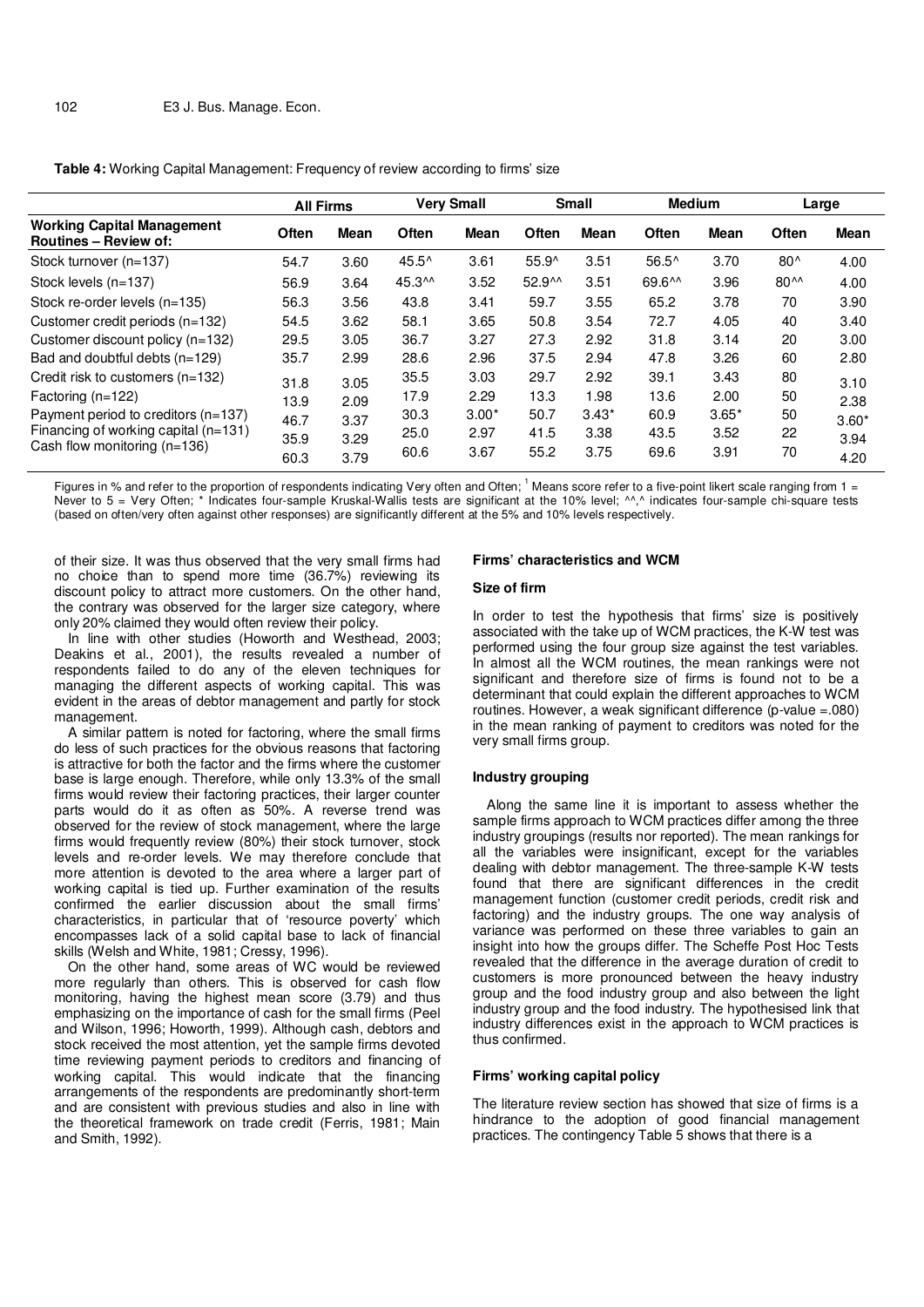**Table 5:** Size of Firm: VS, S, M & L \* C1: Policy for WCM

|                                   | <b>Policy for Working Capital Management</b> |                 |                         |     |  |
|-----------------------------------|----------------------------------------------|-----------------|-------------------------|-----|--|
| Size of Firm                      | No policy                                    | Informal policy | <b>Formal policy</b>    |     |  |
| Very Small (up to 5)              | 28                                           | 4               |                         | 36  |  |
| Small (6 to 20)                   | 42                                           | 22              | 4                       | 68  |  |
| Medium $(21$ to $50)$             | 8                                            | 10              | 5                       | 23  |  |
| Large (51 and above)              | 3                                            | 5               |                         | 10  |  |
| Total (n)                         | 81                                           | 41              | 15                      | 137 |  |
| Pearson Chi-Square Value = 17.878 | $Df = 6$                                     |                 | $Siq. (2-sided) = .007$ |     |  |

**Table 6:** Working Capital Management: Working Capital Policy

| <b>Description</b>        |                       | Sig.               |                  |            |
|---------------------------|-----------------------|--------------------|------------------|------------|
| <b>WCM Routines</b>       | No WC Policy $(n=80)$ | WC Policy $(n=57)$ | <b>All Firms</b> |            |
| Stock turnover            | 3.60                  | 3.60               | 3.60             | 0.832      |
| Stock levels              | 3.45                  | 3.89               | 3.64             | $0.005***$ |
| Stock re-order levels     | 3.31                  | 3.89               | 3.56             | $0.002***$ |
| Customer credit period    | 3.53                  | 3.75               | 3.62             | 0.333      |
| Customer discount policy  | 3.03                  | 3.09               | 3.05             | 0.718      |
| Bad and doubtful debts    | 2.84                  | 3.20               | 2.99             | $0.096*$   |
| Customer credit risk      | 2.82                  | 3.36               | 3.05             | $0.005***$ |
| Factoring                 | 2.07                  | 2.08               | 2.09             | 0.987      |
| Payment to creditors      | 3.28                  | 3.51               | 3.37             | 0.158      |
| Financing working capital | 3.13                  | 3.50               | 3.29             | $0.079*$   |
| Cash flow monitoring      | 3.56                  | 4.11               | 3.79             | $0.003***$ |

\*\*\*\*\*\*\* indicates two-sample Mann-Whitney tests are significant at the 1%, 5% and 10% levels respectively on dependent variable POLICYWC, where 1 = 'WC Policy' and 0 = 'No WC Policy'. a Mean score refers to a five-point Likert scale ranging from 1 =never to 5=very often.

significant difference between the four sub-samples firms' size and the working capital policy used. Larger size firms are expected not only to have more formalised systems in place, but have the human capital (Cressy, 1996) to operationalise the systems. Firms' with a formal working capital policy are likely to be aware of the potential benefits that accrue from the adoption of WCM routines. The non-parametric tests for more than two groups were run to test this association. The result shows that there is a significant difference in the areas of stock management, debtor management and cash flow monitoring. The ANOVA test shows where the differences are and the mean scores for the take up of stock routines are consistently lower for firms with no working capital policy.

The Mann-Whitney test was used to investigate if there is a significant difference between the dichotomous WC policy variable (The recode SPSS function was used to form 2 groups, where  $1=$  the informal and formal WC policy and  $0=$  no WC policy) and the firms' WCM routines as displays in Table 6.The result confirms the hypothesised link between firms having a working capital policy and the adoption of WCM routines. The mean scores for the 11 WCM routines are higher for firms with working capital policy and are highly significant for stock levels, stock re-order levels, customer credit risk and cash flow monitoring. This demonstrates the importance of formal systems which is usually addressed by larger size firms. The mean size for the two groups (for the test variable, POLICYWC) was compared and the Levene's test for unequal variance was highly significant (t-value, sig. 0.004) for those with working capital policy having a mean score of 25.34 employees.

It may therefore conclude that the size of the firms is not the main driver towards the adoption of WCM routines. Instead, it is observed that firms having a working capital policy, which is also linked to the educational background of the owner managers, are more likely to take the WCM issues more seriously. Further evidences are given in Table 7 which shows, the parametric t-test on a number of variables (firm's characteristics, education level of owner manager and trade credit) and the Chi-square test for the other variables, using the dichotomous working capital policy variable.

## **Age of business**

The hypothesised relationship between age of business and WCM practices is confirmed to some extent. The six subsamples age category K-W tests revealed a significant difference in the area of debtors' management and financing of working capital. The findings (results not reported) are in line with the firms' stage development model where more matured firms are expected to have formalised systems and procedures in place.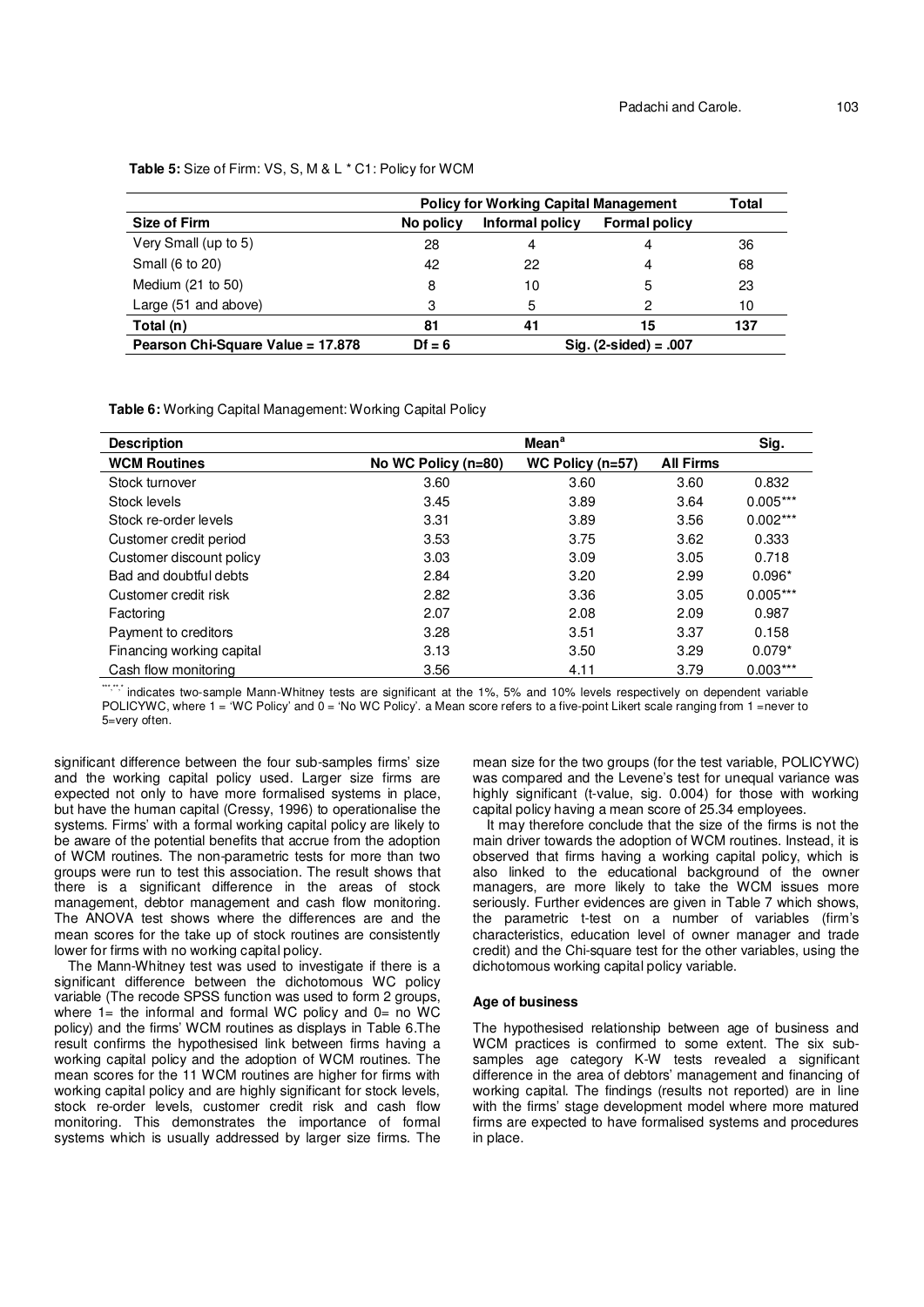| Table 7: Characteristics of Firms with WC Policy |  |  |
|--------------------------------------------------|--|--|
|--------------------------------------------------|--|--|

| <b>Description</b>            | Mean or Proportions <sup>2</sup> |                        | Sig. <sup>1</sup> |
|-------------------------------|----------------------------------|------------------------|-------------------|
| <b>Firms' Characteristics</b> | No WC Policy (n=84)              | WC Policy $(n=57)^{6}$ |                   |
| Size                          | 12.09                            | 25.34                  | $0.004***$        |
| Age                           | 11.83                            | 16.40                  | $0.005***$        |
| Industry: Heavy               | 37                               | 52                     | 0.172             |
| Food                          | 24                               | 14                     | 0.172             |
| Light                         | 39                               | 34                     | 0.172             |
| Education: Basic              | 42                               | 33                     | $0.005***$        |
| Technical                     | 31                               | 14                     | $0.005***$        |
| Advanced                      | 27                               | 53                     | $0.005***$        |
| <b>Trade Credit Variables</b> |                                  |                        |                   |
| Debtor days                   | 43.46                            | 50.79                  | 0.240             |
| Creditor days                 | 34.86                            | 51.58                  | $0.000***$        |
| Net credit days               | 9.269                            | $-0.789$               | $0.096*$          |
| % of Bad debts                | 2.93                             | 3.81                   | 0.140             |
| Late payment problem          | 3.37                             | 3.71                   | 0.159             |

 $1$  Continuous, ordinal and dichotomous variables were tested using t-test, Mann-Whitney; and chi-square tests respectively on dependent variable POLICYWC (1= WC policy and 0= No WC policy); <sup>2</sup> For chi-square tests, cell indicates % of dependent group who gave an affirmative response; \*\*\*\*\*\*indicates two-sample Mann-Whitney tests are significant at the 1%, 5% and 10% levels respectively; ^ for some variables the number of cases (n) is less due to missing values.

#### **Education level**

Along the same line, the respondents' education level was found to have an impact on the WCM routines. The Mann-Whitney test on the two independent samples, 'Art side' and 'Science side' (grouped as per respondents' field of education) showed significant difference in the areas of stock management, assessment of customers' credit risk, financing of working capital and cash flow monitoring. Similarly the three sub-samples of the respondents education level (basic, technical and advanced) was used to find if significant differences exist with respect to WCM routines. The K-W test revealed a highly significant difference for stock turnover and factoring, two accounting terms which require a level of understanding as compared to more familiar accounting terms such as stock levels, customer credit period, discount policy and bad debts. However, a weak difference at 10% significance level was noted between stock levels and the owner manager's level education (results not reported).

# **Focus on WCM Routines**

An R-mode PCA was used to reduce the 11 variables into three components, namely stock review, debtor review and finance review. This technique was used in order to produce new combinations of the original data which could then be used as independent and orthogonal reference axes (or variables) in a classification of firm 'types' using cluster analysis. All the assumptions of the PCA model were satisfied (Hair et al., 1998). The results were rotated, using the varimax rotation to isolate more meaningful dimensions. After varimax rotation three components were identified as shown in table 8

They accounted for 62.48 percent of total variance and with eigen values greater than 1. One variable, namely factoring had to be eliminated in the final model since it has the least popular use and was not loaded adequately into one of the components. Each variable had its highest loading on the component it conceptually belongs to and variables with side-loadings of .40 or less were suppressed. The final model was found to be an appropriate factor-analytic model as indicated by Barlett's Test of Sphericity, the Kaiser-Meyer-Olkin measure of sampling adequacy(.648), the anti-image correlation matrix state that the use of dichotomies in factor analysis, including principal components analysis is justified where it is used as a means of clustering variables and underlying correlations between variables are moderate (less than 0.6). In this analysis, the maximum correlation was  $0.51$ , except one =.667), the test of sampling adequacy and the test for communality.

Taking into account selection of variables for the WCM practices and the sign of their component loadings, the components appear to capture conveniently, and with some integrity, the overall approach to WCM practices adopted by the sample firms. The internal consistency of the individual variable falling onto one component was performed using the Cronbach's Alpha reliability test. All the three components have a value of 0.7 and above, thus confirming the validity of the factors.

## **Cluster Analysis and Profiles of firms' types**

Cluster analysis was performed to the factor score variables to ascertain if there are any distinguishable patterns of WCM practices. The K-means clustering was used as this is the most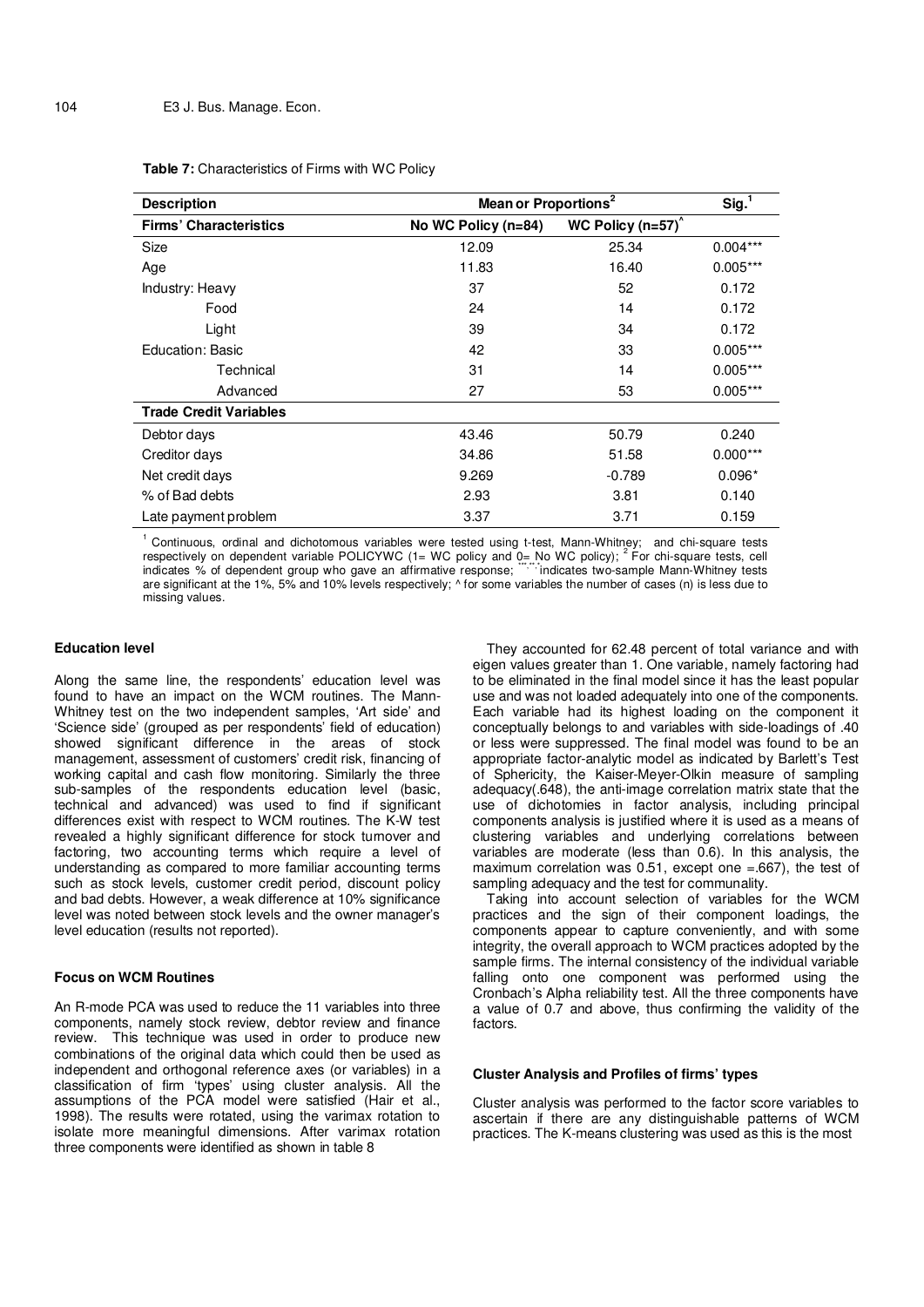| How often your business      |                      | <b>Component</b>      |                     | <b>Communalities</b> |
|------------------------------|----------------------|-----------------------|---------------------|----------------------|
| review/use the following:    | <b>Debtor Review</b> | <b>Finance Review</b> | <b>Stock Review</b> | н                    |
| Stock turnover               |                      |                       | .855                | .736                 |
| Stock levels                 |                      |                       | .885                | .827                 |
| Stock re-order levels        |                      |                       | .640                | .582                 |
| Customer credit periods      | .708                 |                       |                     | .532                 |
| Customer discount policy     | .625                 |                       |                     | .399                 |
| Bad and doubtful debts       | .805                 |                       |                     | .652                 |
| Credit risk to customers     | .745                 |                       |                     | .582                 |
| Payment period to creditors  |                      | .775                  |                     | .640                 |
| Financing of working capital |                      | .854                  |                     | .738                 |
| Cash flow monitoring         |                      | .720                  |                     | .560                 |
|                              |                      |                       |                     |                      |
| Eigenvalue                   | 3.04                 | 1.75                  | 1.45                |                      |
| % of Variance explained      | 30.38                | 17.55                 | 14.55               |                      |
| Cronbach's Alpha             | .708                 | .705                  | .766                |                      |

**Table 8:** Rotated Component Matrix of Respondents' Adoption of WCM Routines

Factor loadings with values less than 0.4 are suppressed; Kaiser Meyer Olkin Measure of sampling Adequacy =0.648; Bartlett Test of Sphericity =333.78, Significance =0.0000.

appropriate procedure when there are a large number of cases (SPSS Inc., 2008, p.29). After a number of variations were considered, a solution in which 4 clusters were clearly identifiable was selected. The principal clusters identified are labeled as follows:

Cluster 1: No WCM Cluster 2: Debtor and Stock Review<br>Cluster 3: Stock Review Cluster 4: All WCM Cluster 3: Stock Review Cluster 4:

Profiling of the clusters was carried out against a range of variables posited to have a potential impact on the WCM practices. The variables used were selected on the basis of having been used in prior studies and that reasonable measures (or proxies) are readily available in the data set. The technique employed is explanatory and was restricted to some important variables found in the literature. Accordingly analysis was restricted to firms' characteristics: industry, age and size, trade credit variables (debtor and creditor characteristics) and financial skills of owner manager (proxy by education level). Table 9 shows the firm 'types' with regard to the cluster means to each of the component scores.

Cluster 1 has 49 members and they appear to neglect WCM practices altogether. Cluster 2 contains 9 members and they focus primarily on accounts receivables and stock

management. This cluster is labelled 'Debtor and Stock Review'. Profiling of the cluster groups give further insight into the firms' characteristics that belong to this cluster. The next group is cluster 3, with 31 members and contains firms focusing on stock management routines. The second largest group contains 32 firms, predominantly large in size which adopts all WCM routines and thus is expected to be doing well in all the other areas.

The PCA removed the distorting effect that strong intercorrelations among the 11 WCM variables would have on the calculation of the various 'distance' and 'variance' measures used in the grouping procedure. On the other hand, the cluster analysis result in smaller number of groups and hence a loss of detail, but in return compensate for the resultant level of generalisation. The determination of the appropriate number of groups is a key decision in cluster analysis (Woo et al., 1991). Company 'types' were therefore, reduced from 121 to 4. The characteristics of the company 'types' with respect to the cluster means for each of the component scores are given in Table 10.

Further understanding of possible influencing variables associated with the principal clusters was also attempted. This analysis is performed for the exploratory part of the study. Results for the categorical variable industry sector demonstrated that there is a statistically significant difference in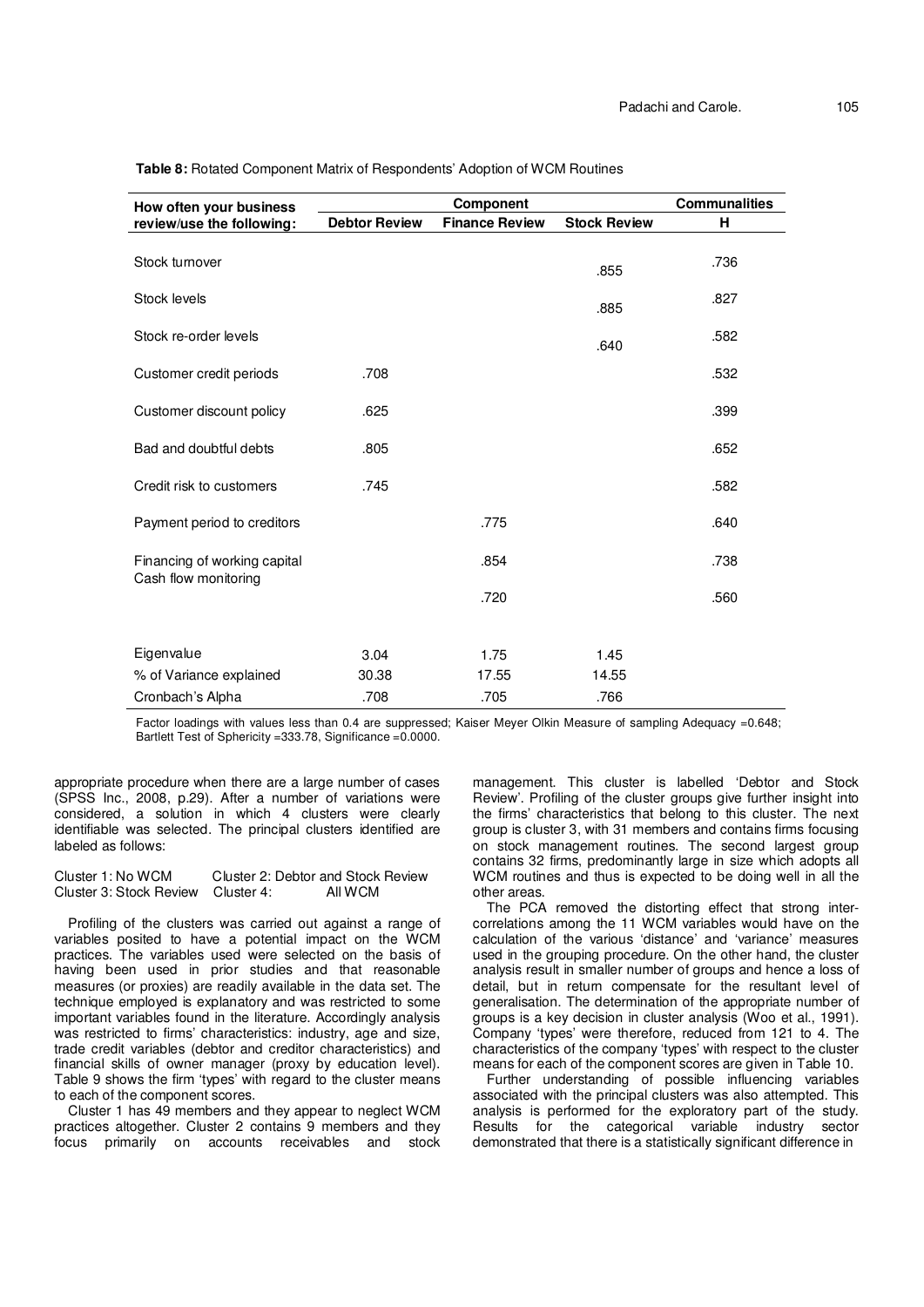| <b>Cluster</b>        | N  | <b>DEBTORR</b> | <b>FINANCER</b> | <b>STOCKR</b> |
|-----------------------|----|----------------|-----------------|---------------|
| 1. NOWCM              | 49 | $-20390$       | $-0.9408$       | -.86527       |
| 2. DEB-STOCKR         | 9  | 1.29512        | -1.64854        | 1.04379       |
| 3. STOCKR             | 31 | -.88279        | $-22772$        | .62393        |
| 4. ALLWCM             | 32 | .80317         | .82831          | .42694        |
| <b>ANOVA (F-prob)</b> |    | 0.000          | 0.000           | 0.000         |

**Table 9**: WCM Practices: Cluster Analysis – Final Cluster Centres

**Table 10:** Profiles of Clusters – WCM Practices (Means or Proportions for each cluster)

| Variable                        | <b>Cluster 1</b> | <b>Cluster 2</b> | <b>Cluster 3</b> | <b>Cluster 4</b> | All Firms <sup>1</sup> |
|---------------------------------|------------------|------------------|------------------|------------------|------------------------|
| <b>Firms' Characteristics</b>   |                  |                  |                  |                  |                        |
| Age                             | 11.00            | 18.33            | 14.21            | 15.85            | 13.79**                |
| Size                            | 13.18            | 16.56            | 20.36            | 26.23            | 18.83**                |
| Industry: Heavy                 | 48               | 56               | 48               | 31               | 44**                   |
| FB                              | 17               | $\mathbf 0$      | 32               | 12               | $18**$                 |
| Light                           | 35               | 44               | 19               | 56               | $38**$                 |
| Education: Basic                | 30               | 55               | 45               | 25               | $35**$                 |
| Technical                       | 39               | 11               | 10               | 19               | $24**$                 |
| Advanced                        | 31               | 33               | 45               | 56               | $41**$                 |
| Family members                  | 1.16             | 1.33             | 1.28             | 1.46             | 1.29                   |
| <b>Working capital measures</b> |                  |                  |                  |                  |                        |
| WC Policy: No Policy            | 73               | 67               | 45               | 34               | 55***                  |
| Policy                          | 27               | 23               | 55               | 66               | 45***                  |
| % credit purchase               | 58               | 72               | 57               | 64               | 60                     |
| % credit sales                  | 43               | 64               | 64               | 65               | 62                     |
| Late payment                    | 3.42             | 4.44             | 3.18             | 4.23             | $3.63***$              |
| AR days                         | 52               | 57               | 52               | 54               | 53                     |
| AP days                         | 41               | 52               | 42               | 47               | 44                     |

<sup>1</sup>Differences between groups were tested using ANOVA, Kruskal Wallis and Pearson Chi square tests on continuous, ordinal and nominal variables respectively; \*\*\*, \*\*, \*, represents significant difference at 1%, 5% and 10% level respectively

cluster membership according to industry groupings. Most pronounced is the above representation of the Cluster 4 in the light industry that was expected given the relatively short production cycle and to keep the working capital cycle within the limit. Cluster 2 is more represented in the heavy industry that was expected given the higher requirement for working capital. Equally the variable working capital policy shows a highly significant difference among the clusters and firms' with no working capital policy belonging to Cluster 1. The financial skills of the owner manager are equally important while managing working capital of their businesses. The profiles of the clusters demonstrate that there is a statistically significant difference in cluster membership according to owner managers' level of education. The respondents having a degree or professional qualification is over represented in Cluster 4: firms doing ALLWCM.

Results capturing the continuous variables are tested using simple parametric ANOVA tests and the non-parametric tests (K-W and Median test) for the ordinal variables. Despite variability across clusters, the results for the trade credit variables were not statistically significant, except for the late payment variable which was highly significant between the cluster memberships. The late payment problem is more pronounced in Cluster 2 and Cluster 4, which lend support to the hypothesised positive relationship between firms having 'severe late pay' and adoption of WCM practices. The analysis of variance showed that there is a statistically significant difference in cluster membership according to the size and age of the sample firms. The firms' types in Cluster 1 are the youngest and smallest and are thus supportive of the association reported in previous studies where the smallest firms are resource constrained and neglect the back end office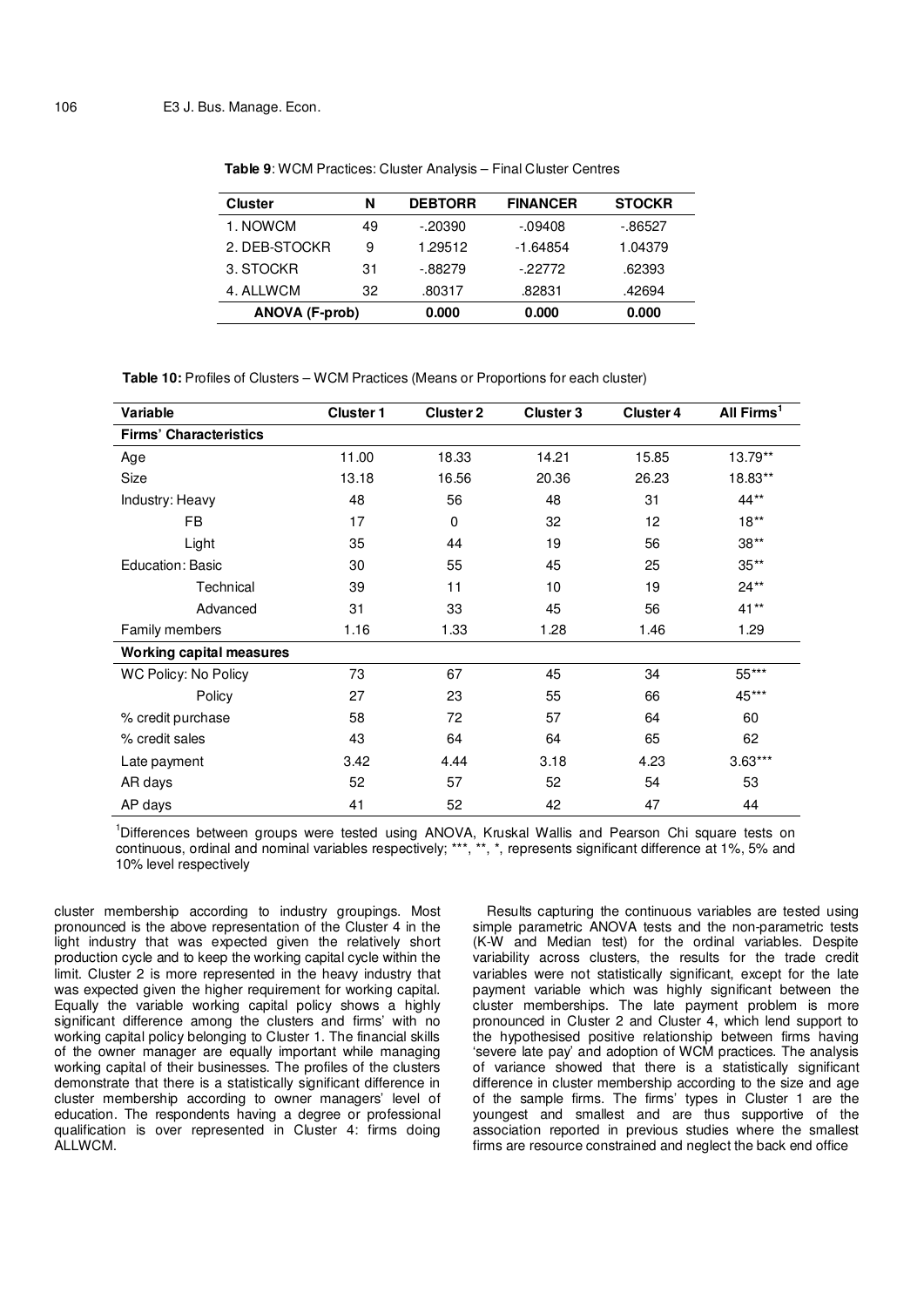work, in particular financial management practices. Firms employing an average of 26 persons are the ones performing all the WCM routines.

### **CONCLUSIONS AND IMPLICATIONS FOR PRACTITIONERS**

Analysis of the 141 questionnaires administered to the small to medium-sized Mauritian manufacturing firms revealed that size of firm (especially the VS and S category) was a major constraint to the adoption of good financial management discipline. They are the ones that reported poor indicators on WCM routines as evidenced by the profiles of clusters. The VS and S category reviewed their credit management (customer discount policy, bad and doubtful debts, customer credit risk) less frequently than their larger counterparts and also obtained less favourable credit terms from suppliers and, they often failed to keep proper financial records. This is also linked to a lesser involvement of non-family members in these firms.

WCM practices were also found to differ according to industry group and the owner manager's level of education. The profiling of clusters on WCM practices showed that owner manager's level of education was statistically significant and respondents with a degree or professional degree were the ones to do most of the WCM routines. The three-sample K-W tests confirmed the significance of industry differences in the approach to WCM, more particularly in respect of credit management. The food industry reported lower debtor days as compared to the other two industry groups.

Small to medium-sized firms with less educated ownermanagers used basic working capital methods (cash flow, review credit terms) as compared to the more sophisticated financial management practices (NPV, contribution analysis, financing mix). Thus, it stands to reason that business owners with more sophisticated financial knowledge are expected (to take up WCM routines) to manage their firms to higher level of firm performance.

In considering the working capital policy, it was noted that firms with formal working capital policy tends to be large, has an accounts department and the services of the external accountant go beyond the compliance assignments. The late payment issue also tends to show that firms with more severe late payment devote more time to credit management. It might also be predicted that efficient management of cash and stock would reduce cash flow problems and therefore alleviate a firm's sensitivity to late payment.

Policy makers in Mauritius are not fully aware of the internal factors which are a hindrance to the SMEs development and contribution to economic growth. There is a tendency to attribute the failure of the SMEs to external factors without much attention given to internal factors, in particular the owner managers skills in handling short-term financial management issues of their enterprises. Therefore the empirical evidences of this study provide an insight into internal problems of SMEs which may equally require the attention of policy makers. There is no point to further commit resources if owner managers are not fully equipped in terms of financial skills and knowledge and may thus be unaware of important key financial indicators, as a monitoring tool.

Mauritian manufacturing SMEs displayed significant distinct approach to WCM practices on account of industry, level of owner managers' education, number of years in business, access to professional advice, closely held family business and

close business contacts and networks. These differences appeared to be more pronounced among the 'VS' and 'S' size category, which made up 76% of the sample. Smaller firms may therefore need more assistance and follow up to ensure that public funds are not wasted.

#### **REFERENCES**

Afza T, Nazir MS (2011). "Working Capital Management Efficiency of Cement Sector of Pakistan" J. Econ. Behav. Studies. 2(5): 223-235.

- Abel M (2008). "The Impact of Working Capital Management on Cash Holdings: A Quantitative Study of Swedish Manufacturing SMEs",Msc Thesis, Mid Sweden University, 120 pp.
- Anand M (2001). 'Working Capital performance of corporate India: An empirical survey', Manage. Account. Res. 4(4): 35-65.
- Bank of England (2003). Finance of Small Firms: Tenth Report, London. Banos S, Garcia PJ, Martinez P (2010). "Effects of Working Capital
- Management on Profitability" Account. Financ. 50: 511-527. BERR (2008), National Statistics, Department for Business Enterprise Regulatory Reform, Statistical Press Release, July 2008.
- Berry T, Sweeting B, Goto J, Taylor M (2002). 'Financial Management Practice amongst SMEs', Manchester Metropolitan University, WP 02/16.
- Berryman J (1983), 'Small Business Failure and Bankruptcy: A survey of the Literature', Eur. Small Bus. J. 1(4): 47-59.
- Beyene A (2002). 'Enhancing the competitiveness and Productivity of Small and Medium Scales Enterprises (SMEs) in Africa: An analysis of Differential Roles of National Governments through Improved Support Services', Africa Develop. 27(3): 130 – 156.
- Binks MR, Ennew CT (1996). 'Growing Firms and the Credit Constraint', Small Bus. Econ. 8:17-25.
- Bradley DB, Rubach MJ (2002). 'Trade Credit and Small Businesses: A cause of business failures?' University of Central Arkansas.
- Burns R, Walker J (1991). 'A Survey of Working Capital Policy Among Small Manufacturing Firms', J. Small Bus. Financ. 1(1): 61-74.
- CFO (2001). Working Capital Management: Lessons from the Leaders, (2001), 'A Summary of Presentations at CFO Magazine's Annual Working Capital Conference'.
- Cooley PL, Pullen RJ (1979). 'Small Business Cash Management Practices', American J. Small Bus. IV(2): 1-11.
- Cosh A, Hughes A (1994). Size, financial structure and profitability; UK companies in the 1980s, (Eds. A Hughes and D Storey), in: Finance and the Small Firm. London: Routledge.
- Cressy R (1996). Are Business Startups Debt-Rationed?. Econ. J. 106(September): 1253-1270.
- Chandra P (2003). Finance Sense: Finance for Non-Finance Executives, 3<sup>rd</sup> Ed. Tata McGraw Hill, India.
- Chittenden F, Poutziouris P, Michaelas N (1998). Financial Management and Working Capital Practices in UK SMEs, Research Report, Manchester Business School, Manchester.
- Chiou JR, Cheng L, Wu HW (2006). 'The Determinants of Working Capital Management', The J. American Acad. Bus. Cambridge, 10(1): 149-155.
- CSO (2009). 2007 Census of Economic Activities: Phase 1 Small Establishments, Central Statistics Office, Port Louis, Government of Mauritius.
- Day J (2000). 'The value and importance of the small firm to the world economy', Eur. J. Marketing, 34(9/10): 1033-37.
- Deakins D, Logan D, Steele L (2001). 'The Financial Management of the Small Enterprise', ACCA Research Report, No. 64.
- Deakins D, Morrison A, Galloway L (2002). 'Evolution, financial management and learning in the small firm', J. Small Bus. Enterp. Develop. 9(1): 7-16.
- Deloof D (2003). 'Does Working Capital Management Affect Profitability of Belgian Firms?' J. Bus. Financ. Account. 30(3 & 4): 573 – 587.
- Dodge HR, Robbins JE (1992). 'An empirical investigation of the organisational life cycle model for small business development and survival', J. Small Bus. Manage. 30(1): 27-37.